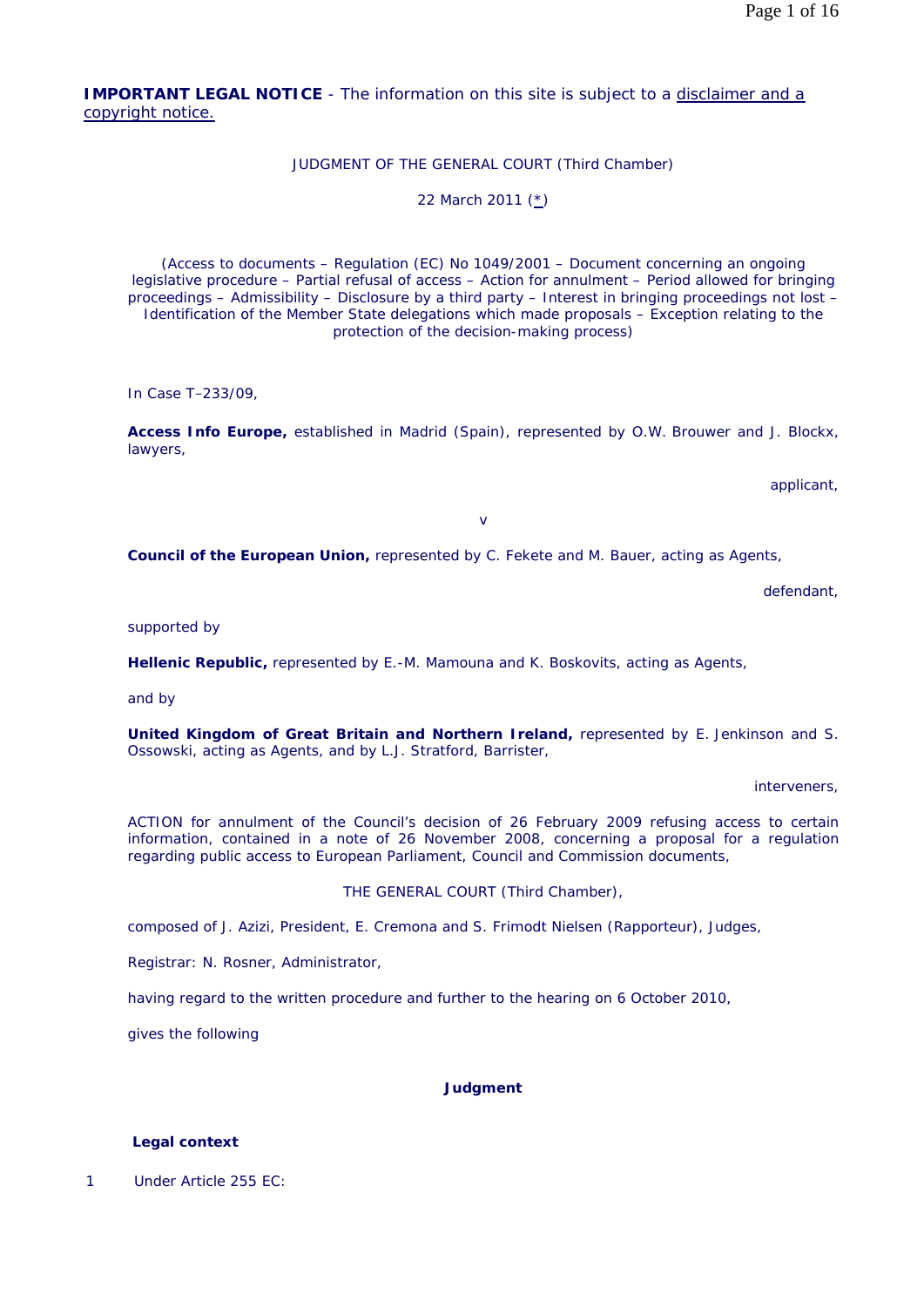'1. Any citizen of the Union, and any natural or legal person residing or having its registered office in a Member State, shall have a right of access to European Parliament, Council and Commission documents, subject to the principles and the conditions to be defined in accordance with paragraphs 2 and 3.

2. General principles and limits on grounds of public or private interest governing this right of access to documents shall be determined by the Council, acting in accordance with the procedure referred to in Article 251 within two years of the entry into force of the Treaty of Amsterdam.

Each institution referred to above shall elaborate in its own Rules of Procedure specific provisions regarding access to its documents.'

- 2 Regulation (EC) No 1049/2001 of the European Parliament and of the Council of 30 May 2001 regarding public access to European Parliament, Council and Commission documents (OJ 2001 L 145, p. 43) lays down, pursuant to Article 255(2) EC, the principles, conditions and limits governing the right of access to those documents.
- 3 Article 4 of Regulation No 1049/2001 sets out a number of exceptions to the right of access to European Parliament, Council and Commission documents, which Article 2 of that regulation grants to any citizen of the European Union and to any natural or legal person residing or having its registered office in a Member State.
- 4 Specifically, the first subparagraph of Article 4(3) of Regulation No 1049/2001 provides:

'Access to a document, drawn up by an institution for internal use or received by an institution, which relates to a matter where the decision has not been taken by the institution, shall be refused if disclosure of the document would seriously undermine the institution's decision-making process, unless there is an overriding public interest in disclosure.'

5 Under Article 207(3) EC:

'The Council shall adopt its Rules of Procedure.

For the purpose of applying Article 255(3) [EC], the Council shall elaborate in these Rules the conditions under which the public shall have access to Council documents. For the purpose of this paragraph, the Council shall define the cases in which it is to be regarded as acting in its legislative capacity, with a view to allowing greater access to documents in those cases, while at the same time preserving the effectiveness of its decision-making process. In any event, when the Council acts in its legislative capacity, the results of votes and explanations of vote as well as statements in the minutes shall be made public.'

## **Facts**

- 6 By email of 3 December 2008, the applicant association Access Info Europe applied to the Council under Regulation No 1049/2001 for access to a note of 26 November 2008 from the Secretariat General of the Council to the Working Party on Information set up by the Council, concerning the proposal for a regulation of the European Parliament and of the Council regarding public access to European Parliament, Council and Commission documents ('the requested document'). That document contains the proposals for amendments, or for re-drafting, entered by a number of Member States at the meeting of the working party on 25 November 2008.
- 7 By email of 17 December 2008, the Council granted Access Info Europe partial access to the requested document. The version sent to Access Info Europe included the proposals referred to above but did not make it possible to identify the Member States which had put those proposals forward. As justification for refusing to provide that information, the Council stated that its disclosure would seriously undermine the decision-making process, that there was no overriding public interest in disclosure and that, in consequence, the exception laid down in Article 4(3) of Regulation No 1049/2001 could be applied.
- 8 By email of 16 January 2009, Access Info Europe submitted a confirmatory application under Article 7(2) of Regulation No 1049/2001.
- 9 By decision adopted on 26 February 2009 ('the contested decision'), the Council through its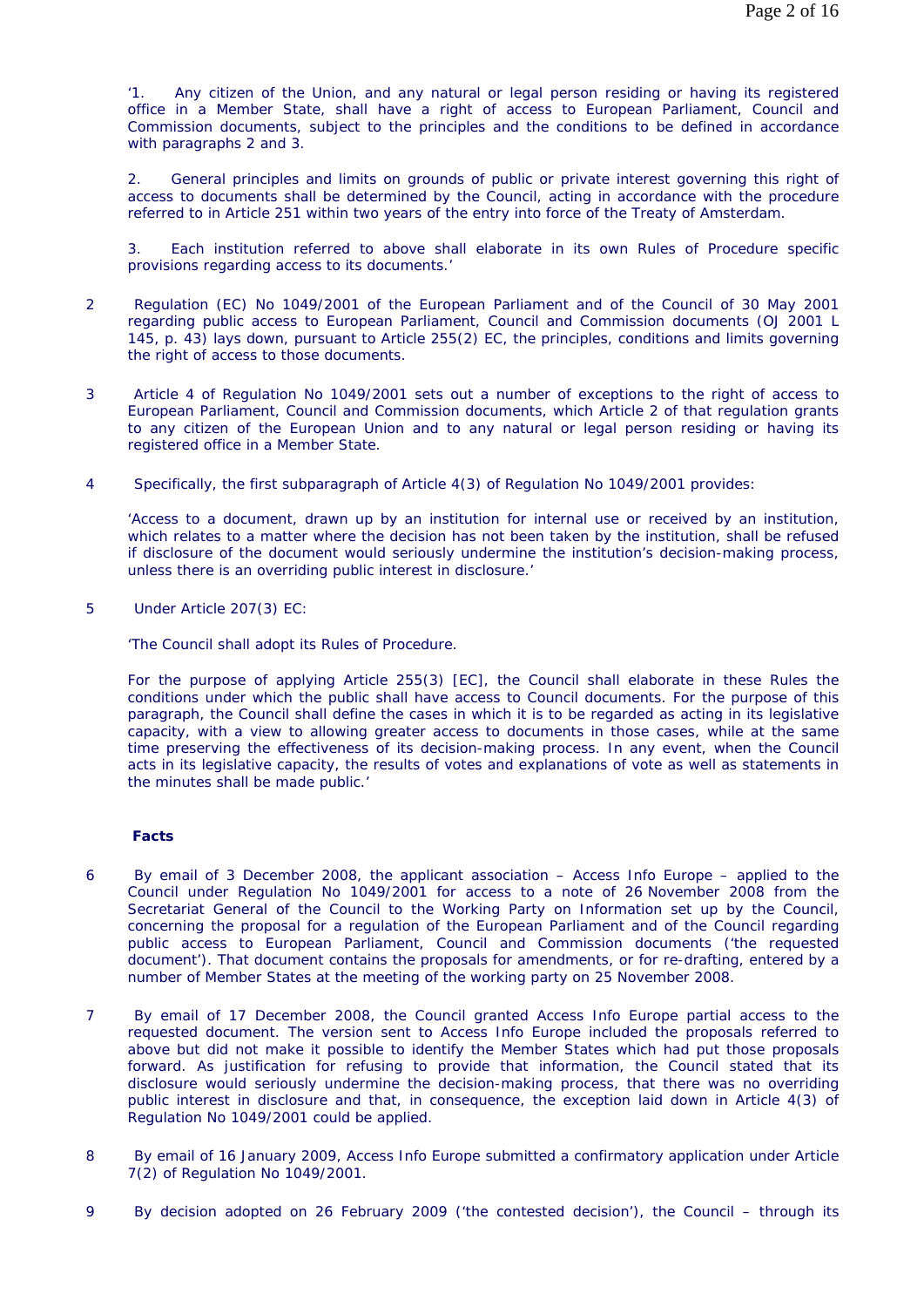- Secretariat General repeated its refusal, on the basis of Article 4(3) of Regulation No 1049/2001, to disclose the parts of the requested document which made it possible to identify the Member States which had entered the various proposals communicated at the meeting of the Working Party on Information of 25 November 2008. Following a request from Access Info Europe concerning the progress of the procedure, the Council sent it the contested decision in an email dated 3 April 2009. In that email, the Council states also that it had already sent Access Info Europe a copy of the contested decision in a letter sent on 26 February 2009.
- 10 In the contested decision, the Council puts forward the following reasons to establish that disclosure of the identity of the Member States which had entered the various proposals for amendments would seriously undermine the Council's decision-making process and that there was no overriding public interest in such disclosure:

'The Working Party on Information, the Council's preparatory body responsible for the proposal, has met several times to carry out a first examination of the proposal [for a regulation regarding public access to documents, submitted by the Commission on 30 April 2008 and currently being debated by both branches of the legislative authority under the co-decision procedure]. In the framework of these discussions, delegations have put forward preliminary views on the modifications contained in the Commission proposal. These discussions are still in a preliminary stage and no convergence of views has been recorded and no conclusions have been drawn on the issues raised. The written contributions contained in the requested document relate to three particularly sensitive issues in the context of the preliminary discussions within the Council, which have not, until now, been [the] subject of detailed discussions in the Working Party on Information. In view of the early stage of the decision-making process where thorough discussions have not yet taken place on the delicate issues raised in the requested document and a clear approach has not yet emerged on these issues, disclosure of the name of the delegations that have made the proposals contained in the document would adversely affect the efficiency of the Council's decision-making process by compromising the Council's ability to reach an agreement on the dossier, and, in particular, narrow those delegations' room for compromise within the Council.

In fact, the risk of seriously undermining the Council's decision-making procedure is reasonably foreseeable and not purely hypothetical. If it were to be accepted that such documents containing the written position of delegations on particularly sensitive issues were to be disclosed in their entirety in an ongoing decision-making procedure, delegations would be induced to cease submitting their views in writing, and instead would limit themselves to oral exchanges of views in the Council and its preparatory bodies, which would not require the drawing up of documents. This would cause significant damage to the effectiveness of the Council's internal decision-making process by impeding complex internal discussions on the proposed act, and it would also be seriously prejudicial to the overall transparency of the Council's decision-making.

The Council has weighed the public interest relating to the efficiency of its internal decision-making against the public interest in increased openness, which guarantees that the EU institutions enjoy greater legitimacy and are more accountable to the citizens, in particular when they act in their legislative capacity. It was precisely as a result of this balancing that the Secretariat General decided, in reply to [the] initial request, to release the content of the requested document, whilst suppressing the name of the respective delegations. This solution enables, on one hand, citizens to scrutinise, in accordance with the democratic principles, the information which forms the basis of the proposed legislative act under discussion within the Council, and on the other, to preserve the effectiveness of the Council's decision-making process, as explicitly provided for in Article 207(3) TEC.

The Council has also examined whether it would be possible to assess, on a deletion-by-deletion basis, whether the name of the Member States concerned could be released. However, this option was rejected because it would lead to very arbitrary assessments which themselves could be challenged. This approach does not, of course, prevent the Member State delegations concerned from making public their own position, as they see fit.'

#### **Procedure and forms of order sought**

- 11 By application lodged at the Registry of the General Court on 12 June 2009, Access Info Europe brought the present action.
- 12 By order of 23 November 2009, the President of the Third Chamber of the General Court granted the Hellenic Republic and the United Kingdom of Great Britain and Northern Ireland leave to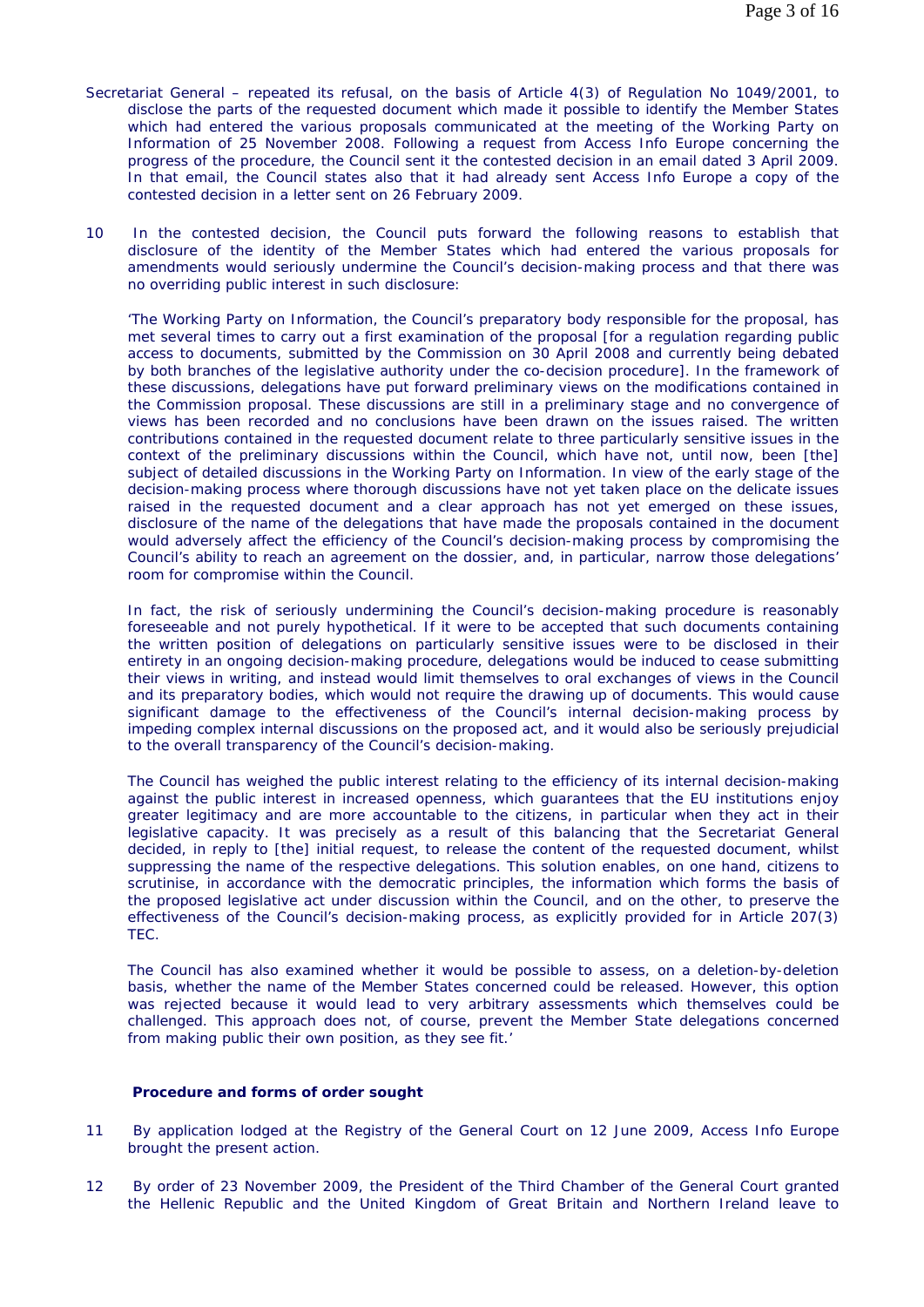intervene in the proceedings in support of the form of order sought by the Council.

- 13 Acting upon a report of the Judge-Rapporteur, the Court (Third Chamber) decided to open the oral procedure. By way of measures of organisation of procedure, the Council was requested to answer a number of questions and to produce a copy of various Council documents, relating to the proposal presented by the Commission on 30 April 2008 for a regulation regarding public access to documents, which are available to the public at that stage of the legislative procedure.
- 14 By letter of 29 July 2010, the Council submitted its replies to the Court's questions and produced the documents requested, in relation to which Access Info Europe was able to comment at the hearing.
- 15 At the hearing on 6 October 2010, the parties presented oral argument and answered the questions put to them by the Court.
- 16 Access Info Europe claims that the Court should:
	- annul the contested decision:
	- order the Council to pay the costs incurred by Access Info Europe and by the interveners.
- 17 The Council contends that the Court should:
	- dismiss the action as clearly inadmissible;
	- in the alternative, dismiss the action as unfounded;
	- order Access Info Europe to pay the costs.
- 18 The Hellenic Republic contends that the Court should dismiss the action.
- 19 The United Kingdom contends that the Court should:
	- dismiss the action;
	- order Access Info Europe to pay the costs.

### **Law**

#### *Admissibility*

The point at which time starts to run for the purposes of bringing proceedings

- Arguments of the parties
- 20 The Council submits that the action is manifestly inadmissible because it is out of time. The time allowed for bringing proceedings, laid down in the fifth paragraph of Article 230 EC, did not start to run on 3 April 2009, the date on which the contested decision was sent to Access Info Europe by email, but on 26 February 2009, the date on which the Council sent it that decision by unregistered post. The decision contested in the present case was adopted by the Council on 26 February 2009. The covering letter for that decision was finalised and signed on the same day, then registered at the dispatching service and immediately dispatched by unregistered surface post to the address indicated by Access Info Europe. The Council maintains that, in eight years of applying Regulation No 1049/2001, no reply has ever been reported to it as missing. Accordingly, the Council had every reason to expect that the contested decision reached Access Info Europe. Consequently, the time allowed for bringing proceedings, which started to run on 26 February 2009, expired on 6 May 2009, the end of the two-month period extended by a period of 10 days on account of distance, in accordance with Article 102(2) of the Rules of Procedure of the General Court. The action is therefore out of time, since it was brought on 12 June 2009, that is to say, more than five weeks after the expiry of the time allowed.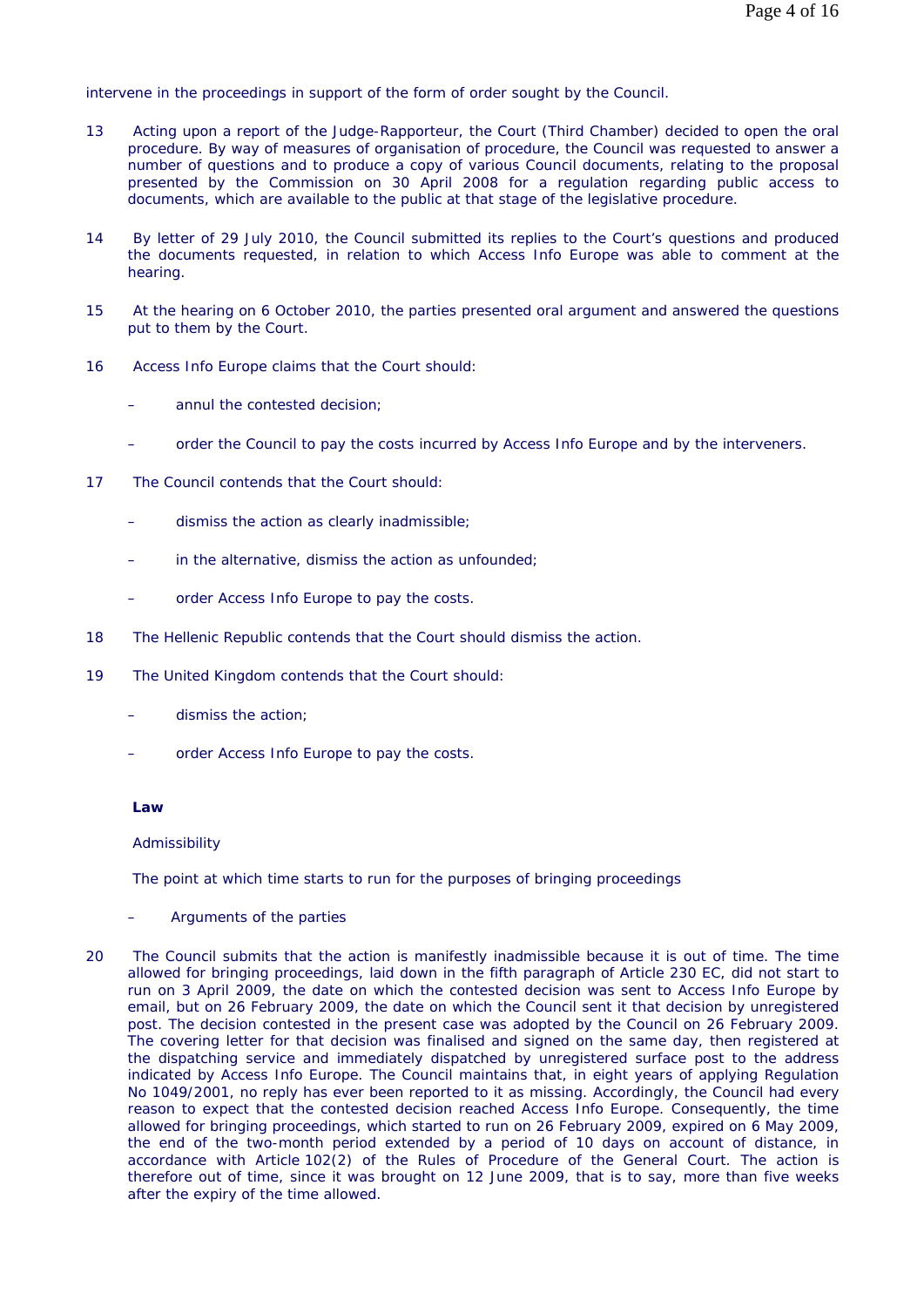- 21 On the assumption that the regularity of the notification cannot be established beyond doubt, the Council states that Access Info Europe has had the opportunity to take cognisance of the contested decision as from 26 February 2009. In the present case, the draft reply to the confirmatory application has been publicly available since 20 February 2009, through the Council's document register. Furthermore, that draft was sent to Access Info Europe on 2 March 2009, in response to its request, while the information relating to the adoption of that draft was in the public domain since 26 February 2009. By waiting a month, until 3 April 2009, before requesting communication of the text adopted on the basis of the draft reply sent on 2 March, Access Info Europe did not comply with what the Council considers to be a reasonable period for taking cognisance of the contested decision.
- 22 Access Info Europe claims that it did not receive the Council letter informing it of the contested decision before 3 April 2009, the date on which it received notification of the contested decision by email. With regard to the assertion that it could have found out about the contested decision by consulting the Council's public register, Access Info Europe points out that the register referred to by the Council contains only a draft answer and not the final document.
	- Findings of the Court
- 23 Under the fifth paragraph of Article 230 EC, proceedings for annulment must be instituted within two months of the publication of the measure, or of its notification to the applicant or, in the absence thereof, of the day on which it came to the knowledge of the latter, as the case may be.
- 24 Under Article 102(2) of the Rules of Procedure, the period of time allowed for commencing proceedings is to be extended on account of distance by a single period of 10 days.
- 25 It follows also from Article 254(3) EC that decisions are to be notified to those to whom they are addressed and to take effect upon such notification.
- 26 In the present case, it is common ground that the contested decision was communicated by the Council to Access Info Europe on 3 April 2009. That decision was attached as an annex to an email from the Council by which the Secretariat General answered an email from Access Info Europe asking to be informed as to the progress of the procedure. Access Info Europe confirms that it took cognisance of that answer on 3 April 2009, which makes it possible to establish that the contested decision was notified to its addressee for the purposes of the Treaty.
- 27 That finding is not called into question by the Council's argument seeking to establish that the contested decision was notified to Access Info Europe on 26 February 2009. The Council has failed to show that the letter which, according to its statement, it sent to Access Info Europe did indeed reach its addressee before 3 April 2009. The Council acknowledges, moreover, that it sent the contested decision by 'unregistered post', which means that it cannot establish that that letter was received by its addressee in Spain, still less the date of receipt. In the absence of a registered letter with acknowledgement of receipt, or an email or fax followed by an acknowledgement of receipt, the Council's contention that the answer which it sent on 26 February 2009 was received by Access Info Europe on the same day or shortly afterwards remains unsubstantiated. In consequence, the point at which time started to run for the purposes of bringing proceedings is 3 April 2009, the date on which the Council notified Access Info Europe by email of the contested decision.
- 28 Moreover, as regards the Council's argument that Access Info Europe took cognisance of the content of the contested decision by taking cognisance of the draft confirmatory reply on 2 March 2009, it should be noted that it follows from the very wording of the fifth paragraph of Article 230 EC that the criterion of the day on which the contested decision came to the knowledge of the applicant, as the start of the period for instituting proceedings, is subsidiary to the criteria of publication or notification (see Case T-190/00 *Regione Siciliana* v *Commission* [2003] ECR II-5015, paragraph 30 and the case-law cited). Consequently, the date on which Info Europe took cognisance of the contested decision – even if it were shown – could not be regarded as the point at which time started to run for the purposes of bringing proceedings, given that, in the present case, that decision was notified to the applicant on 3 April 2009 pursuant to Article 254(3) EC. Where the addressee has been notified, it is the date of notification which is to be taken into consideration for the purposes of calculating the time allowed under the fifth paragraph of Article 230 EC for bringing proceedings, not the date on which cognisance was taken, which comes into play only as an alternative in cases where there is no notification. In any event, as regards the actual proof that cognisance was taken, it is not disputed by the parties that the only document available on the Council's public register is a draft decision and not the contested decision. Accordingly, Access Info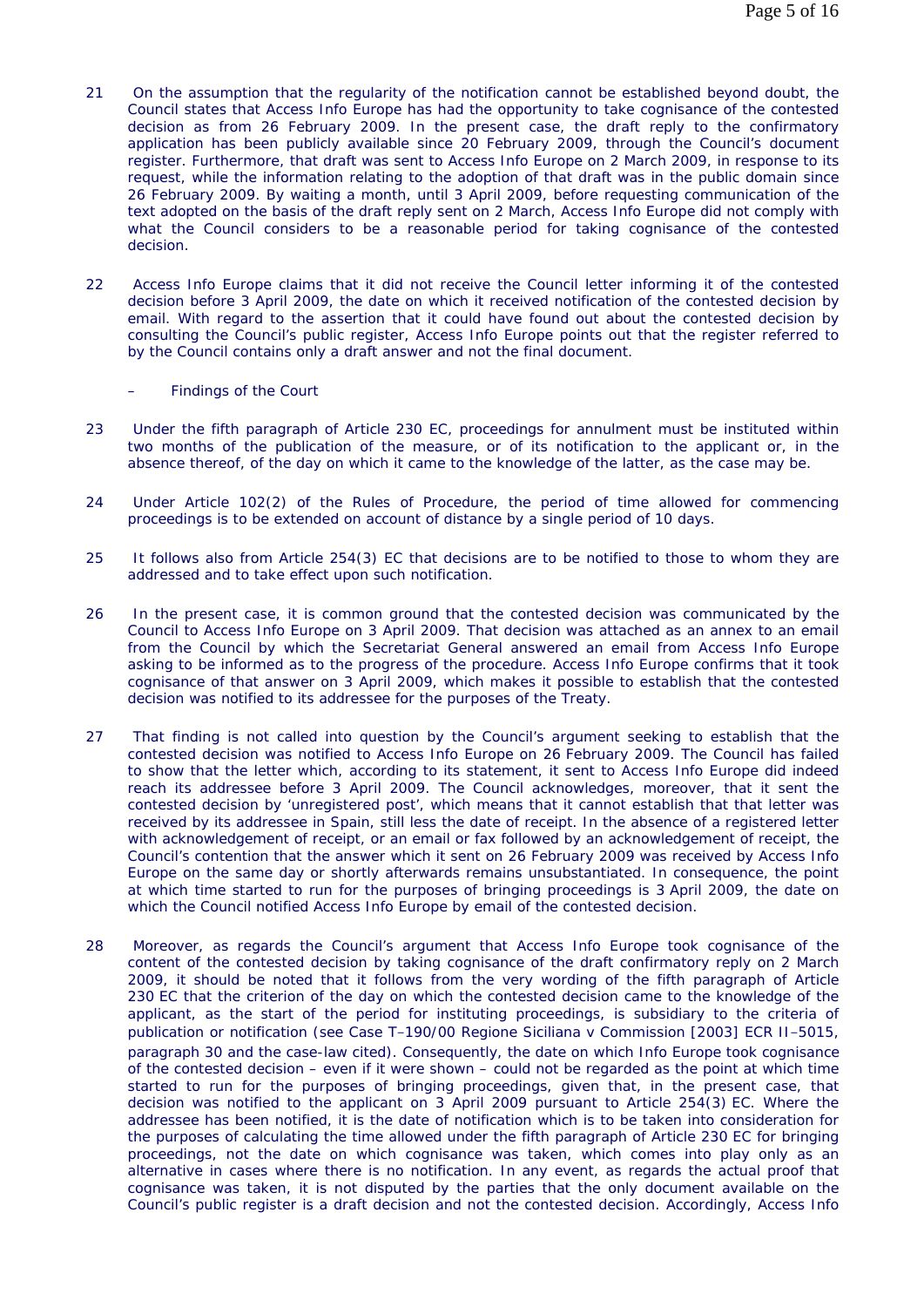- Europe was not in a position to take cognisance of the content and grounds of the measure ruling on its confirmatory application in the light of Regulation No 1049/2001.
- 29 Consequently, given that the application initiating proceedings was lodged at the Court Registry on 12 June 2009 – that is to say, within the two months allowed from the notification of the contested decision on 3 April 2009, extended by a single 10-day period – it is not out of time. The preliminary plea of inadmissibility put forward by the Council to that effect must be rejected.

Access Info Europe's interest in having the contested decision annulled

- 30 In the defence, the Council states that a full version of the requested document has been accessible to the public on the internet site of the organisation Statewatch since 26 November 2008. In answer to the questions asked by way of measures of organisation of procedure, the Council specified the address of the website where it was possible to gain access to that version. It also referred to a report of the House of Lords Select Committee on the European Union ('the European Union Committee') concerning the United Kingdom's position on the proposal to amend Regulation No 1049/2001, which describes a meeting organised on 18 March 2009 with the representatives of the Government of the United Kingdom during which the consequences of the abovementioned disclosure were mentioned. At the hearing, the Council stated that, even if the unauthorised full disclosure of the requested document by the organisation Statewatch took place very quickly (at the end of November 2008, according to the Council), the Council did not have cognisance thereof when it adopted the initial decision of 17 December 2008 or the confirmatory decision of 26 February 2009 concerning the application for access lodged by Access Info Europe.
- 31 In the reply, Access Info Europe states that it did not have cognisance of the full version of the requested document at the time when it lodged its application for access to the documents. At the hearing, Access Info Europe also stated that it was able to have cognisance of the full version of the requested document in May or June 2009 following discussions with other associations interested in questions of openness. As a result of that disclosure, Access Info Europe has at the present time a copy of the full version of the requested document.
- 32 In those circumstances, it might be argued that Access Info Europe is not really affected by the contested decision since it already has the information the disclosure of which it had requested and cannot therefore claim to have a sufficient interest in having the contested decision annulled.
- 33 In that regard, it is necessary to point out that the applicant's interest in bringing proceedings must, in the light of the purpose of the action, exist at the stage of lodging the action, failing which the action will be inadmissible. That objective of the dispute must, like the interest in bringing proceedings, persist until the final decision, failing which there will be no need to adjudicate, which presupposes that the action must be liable, if successful, to procure an advantage for the party bringing it. If the applicant's interest in bringing proceedings disappears in the course of proceedings, a decision of the General Court on the merits cannot bring him any benefit (see Case C-362/05 P *Wunenburger* v *Commission* [2007] ECR I-4333, paragraphs 42 and 43 and the caselaw cited).
- 34 In the present case, the disclosure of the full version of the requested document on the internet site of the organisation Statewatch, as from the end of 2008 – like the taking cognisance of the content of that version by Access Info Europe in May or June 2009 – does not, for the reasons set out below, support the conclusion that Access Info Europe does not have, or no longer has, an interest in applying to have the contested decision annulled.
- 35 First, at the level of principle, it is settled law that an applicant retains an interest in seeking the annulment of an act of an institution in order to prevent its alleged unlawfulness from recurring in the future. That interest in bringing proceedings follows from the first paragraph of Article 266 TFEU, under which the institution whose act has been declared void is required to take the necessary measures to comply with the judgment of the Court. However, that interest in bringing proceedings can exist only if the alleged unlawfulness is liable to recur in the future independently of the circumstances which have given rise to the action brought by the applicant (see *Wunenburger* v *Commission*, paragraph 33 above, paragraphs 50 to 52 and the case-law cited). That is the situation in the present case, since, first, Access Info Europe's allegation of unlawfulness is based on an interpretation of one of the exceptions provided for in Regulation No 1049/2001 that the Council is very likely to rely on again at the time of a new request and, secondly, Access Info Europe – as an association seeking to promote openness within the European Union – is likely to submit, in future, similar requests for access to the same type of document.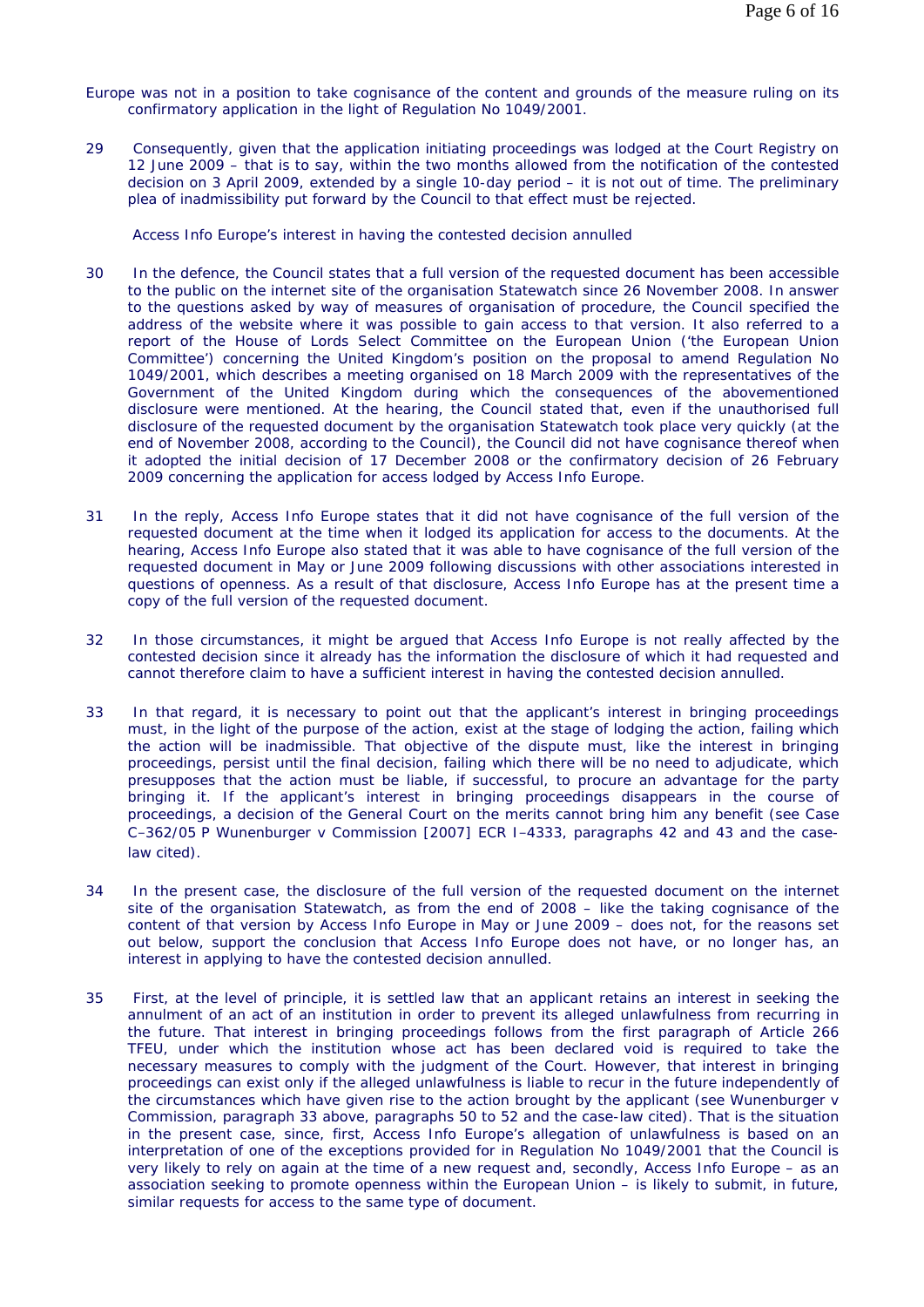- 36 Secondly, it should be noted that the body responsible for disclosing the information in question to Access Info Europe is not the Council, which would thereby acknowledge the public interest in having such information disclosed, but a third party which did not comply with the rules applicable to public access to Council documents. Access Info Europe states in that regard that, at the time when it lodged its initial application and its confirmatory application for access to the documents, it was not aware that that information was available on the internet site of the organisation Statewatch, and the Council states that it was similarly unaware when it responded to those applications. Accordingly, neither Access Info Europe nor the Council had cognisance of that fact at the time of the administrative procedure which led to adoption of the contested decision. Access Info Europe is entitled, therefore, to obtain a ruling from the Court on the lawfulness of that decision, which adversely affects it, since it is as yet the only decision which has been notified to it, and it grants the applicant association only partial access to the requested document on the basis of one of the exceptions provided for in Regulation No 1049/2001. The behaviour of the organisation Statewatch is not relevant for the purposes of assessing Access Info Europe's interest in having such a decision annulled (see, to that effect, Case T-174/95 *Svenska Journalistförbundet* v *Council* [1998] ECR II-2289, paragraph 69, in which the applicant was already in possession of certain documents requested from the Council, which had been sent to it by the competent authorities of a Member State).
- 37 It follows from the foregoing that, even though Access Info Europe has been able to obtain the content of the information to which access was refused by the Council, it has an interest in having the contested decision annulled.

#### *Substance*

38 In support of its application, Access Info Europe puts forward two pleas in law: (i) infringement of the first subparagraph of Article 4(3) of Regulation No 1049/2001 and (ii) failure to state sufficient reasons for the contested decision. It is necessary to start by examining the first plea.

Arguments of the parties

- 39 Access Info Europe states that Regulation No 1049/2001 seeks to ensure better participation of citizens in the legislative process and to give the greatest effect possible to public access to documents, in particular in cases where the institutions act as the legislature. Public access to documents of the institutions constitutes the principle and refusal the exception, which must be strictly construed.
- 40 With regard to the assertion that the room for manœuvre on the part of delegations would be reduced if they were identified, Access Info Europe claims that no explanation has been put forward in the contested decision to substantiate that contention. The delegations express opinions and propose amendments which enable the Council to define its position. Accordingly, public access to those positions makes it possible for those Member States and the institutions to be accountable to citizens. Even if the identification of the delegations were to expose them to a risk of external pressure, that risk is not sufficient, according to Access Info Europe, to justify the application of the exception relied upon, since it is inherent in the requirement of accountability and in the principle of citizen participation on which Regulation No 1049/2001 is based. As regards the entrenchment of positions alleged by the Council, Access Info Europe argues that the mere assertion of the existence of damage does not suffice to prove it. The Council has not shown how disclosure of the requested document on the internet site of the organisation Statewatch undermined the spirit of confidence within the delegations. In addition, the only circumstances in which the position of a delegation needs to be kept hidden is when it wishes to speak with two tongues, adopting one position when it participates in Council meetings and another when it addresses the public, including its own citizens. However, that is not the objective of Regulation No 1049/2001.
- 41 As regards the contention that the opinions of delegations would cease to be submitted in writing if the delegations were identified, Access Info Europe states that, as a general rule, everything that is written or said in the course of the preparation of a legislative act should be available to the public for information purposes and scrutiny. In the present case, the possible negative effects of the disclosure of the identity of those who entered the proposals would be only minor. There is nothing to support the argument that such disclosure would deter the delegations from submitting their opinions in writing.
- 42 As regards the existence of an overriding public interest, Access Info Europe submits that, even if the decision-making process were to be affected for the reasons put forward in the contested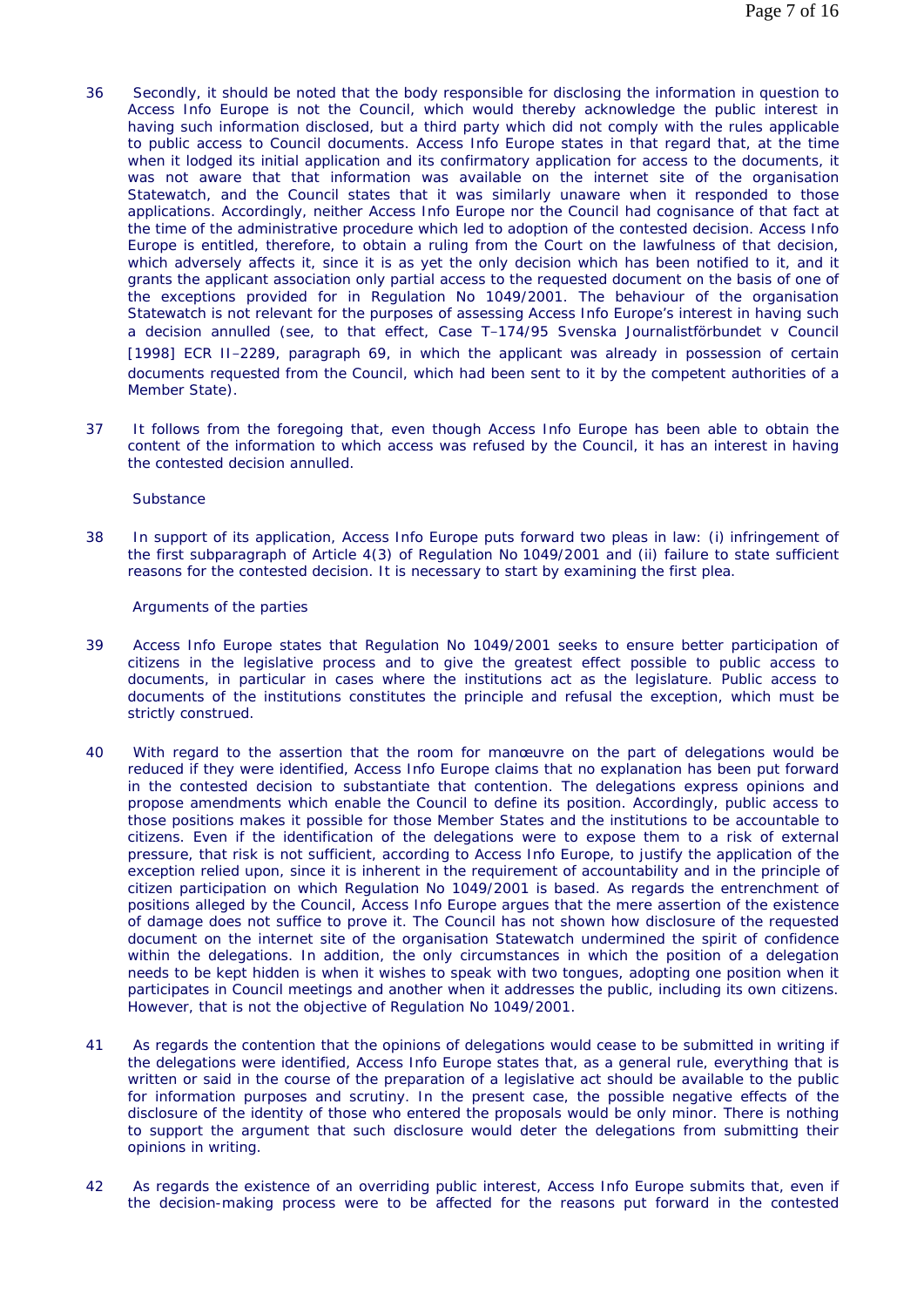- decision, that interest justifies the identification of the national delegations. Public interest in disclosure is not limited to the ability to scrutinise the Member States or the Council: it also extends to the possibility for citizens to participate in the legislative process. It is not enough, therefore, to make public the positions taken by the delegations without identifying them.
- 43 In order to substantiate its contention that granting public access to the undisclosed parts of the requested document would reduce the delegations' room for manœuvre, the Council states that Article 255 EC and Regulation No 1049/2001 do not require the legislative process to be completely open. The rules applied by the Council with regard to public access to legislative documents take instead account of the balance referred to in Article 207(3) EC between a greater public access to the Council's legislative activities and the protection of its decision-making process. The Council's Rules of Procedure specify the situations in which it acts in a legislative capacity (Article 7 of Council Decision 2006/683/EC, Euratom of 15 September 2006 adopting the Council's Rules of Procedure (OJ 2006 L 285, p. 47; 'the Rules of Procedure') and the legislative documents which are to be directly accessible to the public (Article 11(5) and (6) of Annex II to the Rules of Procedure). After the adoption of a legislative act, the documents setting out the individual positions of the delegations are to be accessible to the public (see Article 11(6) of Annex II to the Rules of Procedure). Where discussions are still ongoing, the content of those documents is also to be accessible to the public, with the exception of the names of the delegations which make the proposals and excluding parts covered by the exceptions provided for in Article 4 of Regulation No 1049/2001 (see the guidelines approved by Coreper on 8 March 2002 on certain issues of principle stemming from the application of Regulation No 1049/2001). Although the delegations know that the content of their positions on ongoing legislative files will be made public, they nevertheless expect their names to remain confidential until the adoption of the legislative act. It is therefore in order to protect the delegations' room for manœuvre during preliminary discussions on the Commission proposal that it is necessary to ensure that their names are not disclosed to the public. If written contributions were made fully accessible to the public in an ongoing legislative procedure, this would lead positions of the delegations to become entrenched, since those delegations would lose some of their ability to modify their positions in the course of discussions and to justify before their public a compromise solution, which may differ from their initial position, seriously affecting the chances of finding a compromise.
- 44 In reply to the claim relating to the lack of evidence that disclosure of the names of the delegations concerned would seriously undermine the ongoing decision-making process, the Council – supported by the Hellenic Republic and the United Kingdom – contends that the fact that the decision-making process would be seriously undermined is established to the requisite legal standard in the contested decision, in particular as regards the existence of a risk which is reasonably foreseeable and not purely hypothetical. First, it is apparent from the contested decision that the discussions within the Council on the Commission proposal were considered to be particularly sensitive. The revision of the Community legislation on the right of public access to documents, perceived by many as a fundamental right, has attracted considerable public attention. Some of the positions adopted in the context of that revision were received with hostility in the media, provoking sharp public criticism. Secondly, the Working Party has not yet discussed the delegations' proposals. Public pressure would therefore risk influencing the ability of delegations freely to present and defend their preliminary positions and, consequently, would distort debate in the Council. If delegations were deprived of the chance of having calm discussions within the Council on sensitive and controversial issues linked to Regulation No 1049/2001, it would make it difficult for the Council to move the revision of the regulation forward. The preliminary positions submitted by the delegations on a technical level do not necessarily correspond to the position defended by the Member State concerned at a later stage of the procedure. In those circumstances, the disclosure of preliminary positions could hinder open discussion within the Council and lead to misunderstandings.
- 45 In support of the statement made in the contested decision that the identification of the delegations which made proposals would cause delegations to cease submitting their views in writing, the Council states that, as a result of the unauthorised disclosure on the internet of the requested document by the organisation Statewatch, it is in a position to measure the direct damage caused to the decision-making process in such a situation. In the present case, disclosure of the requested document damaged the spirit of confidence within the Working Party and the delegations have since been particularly cautious in circulating their positions in writing, in particular those which would expose them to public criticism or controversy. The consideration of a legislative proposal is not feasible on the basis of merely oral exchanges between the delegations. If delegations refrained from submitting their positions in writing, citizens would be deprived of the possibility of scrutinising those positions simply because relevant documents would no longer exist, which would seriously undermine the principle of transparency.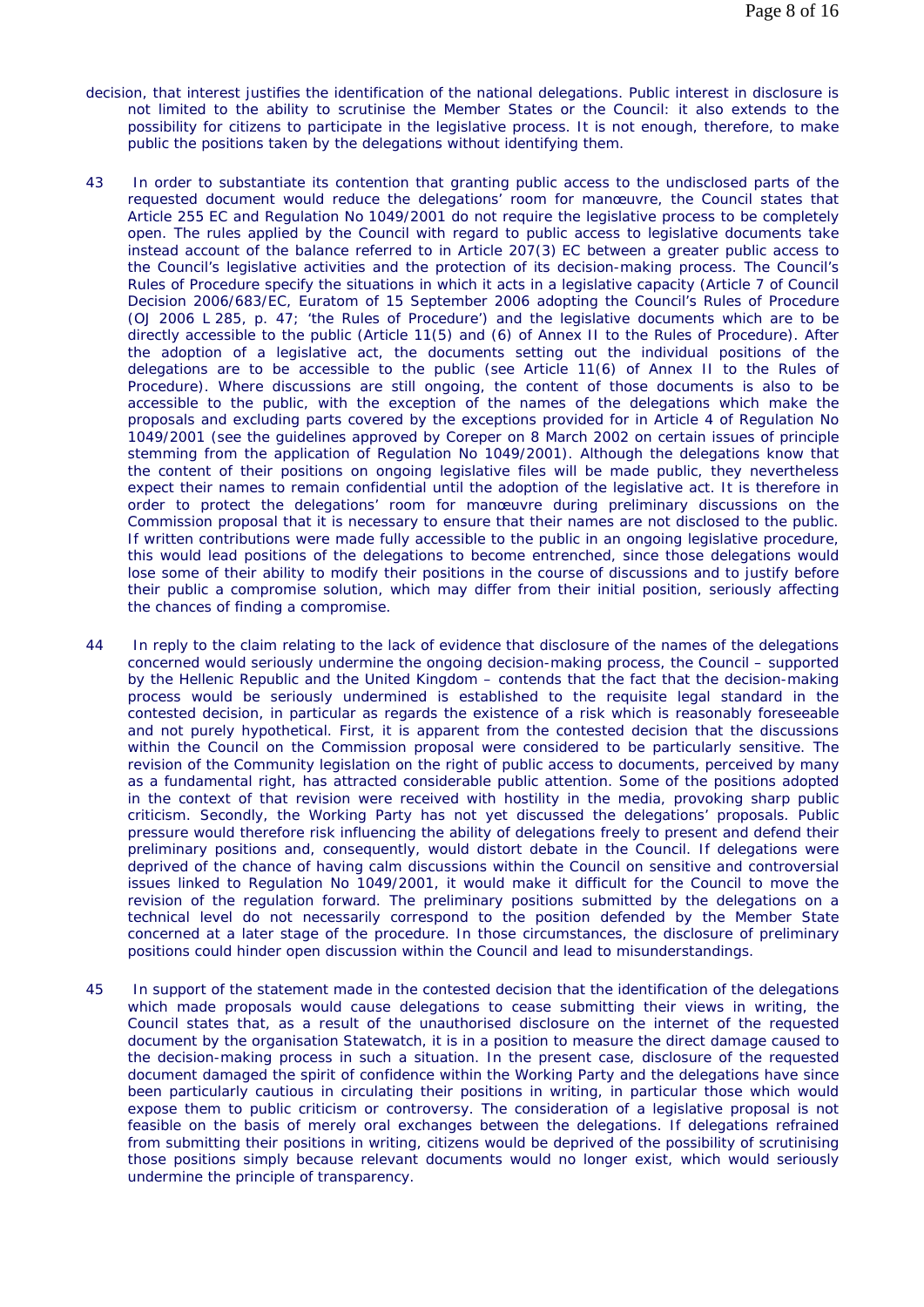- 46 In reply to the complaint relating to the need to demonstrate the damage actually caused to the decision-making process by the disclosure of the full version of the requested document on the internet site of the organisation Statewatch, the Council – supported by the Hellenic Republic and the United Kingdom – states that the Commission proposal was submitted to the two branches of the legislative authority on 30 April 2008. The legislative file was still at the stage of first reading. Pending the formal conclusion by the European Parliament of its first reading, discussions within the Council have been limited to preliminary exchanges on a technical level in the preparatory bodies, without an immediate prospect of moving negotiations on the legislative file to a political level, where the Council could fix its position on the Commission proposal. The unusual lengthiness of the legislative process is apparent, since the adoption of legislative acts under the co-decision procedure takes on average 16.2 months. The lack of progress in the legislative process is an indicator of the extremely sensitive and controversial nature of this file and of the fact that there is genuine difficulty in reconciling the various positions.
- 47 So far as the existence of an overriding public interest is concerned, the Council points out that its refusal to disclose the identities of delegations in an ongoing legislative procedure does not hinder the scrutiny, by citizens, of the governments in the Member States. The interest in holding governments accountable for positions which they adopt in respect of a legislative proposal cannot constitute a public interest for the purposes of the regulation. In addition, the United Kingdom observes that general claims as to the desirability of transparency are not sufficient to constitute an overriding public interest in disclosure.

Replies to the written questions of the Court

- 48 By way of measures of organisation of procedure, the Court put written questions to the Council concerning, in particular, the statement in the defence that, since 26 November 2008, a full version of the requested document has been accessible on the internet site of the organisation Statewatch, enabling the Council 'to assess the direct harm caused to its decision-making process by public access to all of the delegations' written views in the requested document'. In answer to the first question asked in the context of those measures of organisation of procedure, the Council stated the following in order to explain in more detail and more specifically how the identification of the delegations which made the proposals referred to in the requested document constitutes a serious undermining of its decision-making process.
- 49 First, the Council contends that, since the disclosure of the full version of the requested document, its Secretariat General has issued only four documents containing written proposals made by delegations relating to the legislative procedure at issue, namely documents No 8778/09 of 17 April 2009, No 9716/09 of 11 May 2009, No 10443/09 of 27 May 2009 and No 11065/09 of 16 June 2009. The Council states in that regard that all the proposals made in those documents seek to amend the Commission's proposal in the direction of greater transparency. No proposals inimical to that principle have been put forward since the disclosure made by the organisation Statewatch. However, in the opinion of the Council, the delegations cannot all be assumed to be in favour of more transparency concerning all the questions examined within the Working Group. That is shown by the fact that there is still no identifiable agreement between the delegations with regard to a Council position on the legislative proposal. Accordingly, the Council considers that the delegations whose views are likely to be exploited by public opinion on the ground that they are inimical to transparency have refrained from submitting their views in writing since the full disclosure of the requested document on the internet site of Statewatch.
- 50 Secondly, in order to show that the decision-making process was seriously undermined, the Council refers to the interventions of the representatives of the United Kingdom Government before the European Union Committee concerning the state of discussions within the Council on the proposal for a regulation concerning public access to documents. In answer to a question relating to the 'use' of the organisation Statewatch's disclosure of the progress of discussions within the Council, one of the representatives of the United Kingdom Government stated, in particular, that the requested document constituted a 'snapshot' which did not necessarily reflect the consistency of those negotiations. That representative added that it was not therefore certain that removing those discussions and Member State positions from their context had any use. In his opinion, that would create confusion. He added that the problem is to know the extent to which the Member States could be sincere and open if they were constantly afraid that their considerations on the matter could be published. According to the Council, it is clear from the foregoing that full disclosure of the requested document had a negative effect on the sincerity and exhaustiveness of the discussions within the Council Working Group, preventing the delegations from contemplating different solutions and amendments so as to reach agreement on the most controversial questions.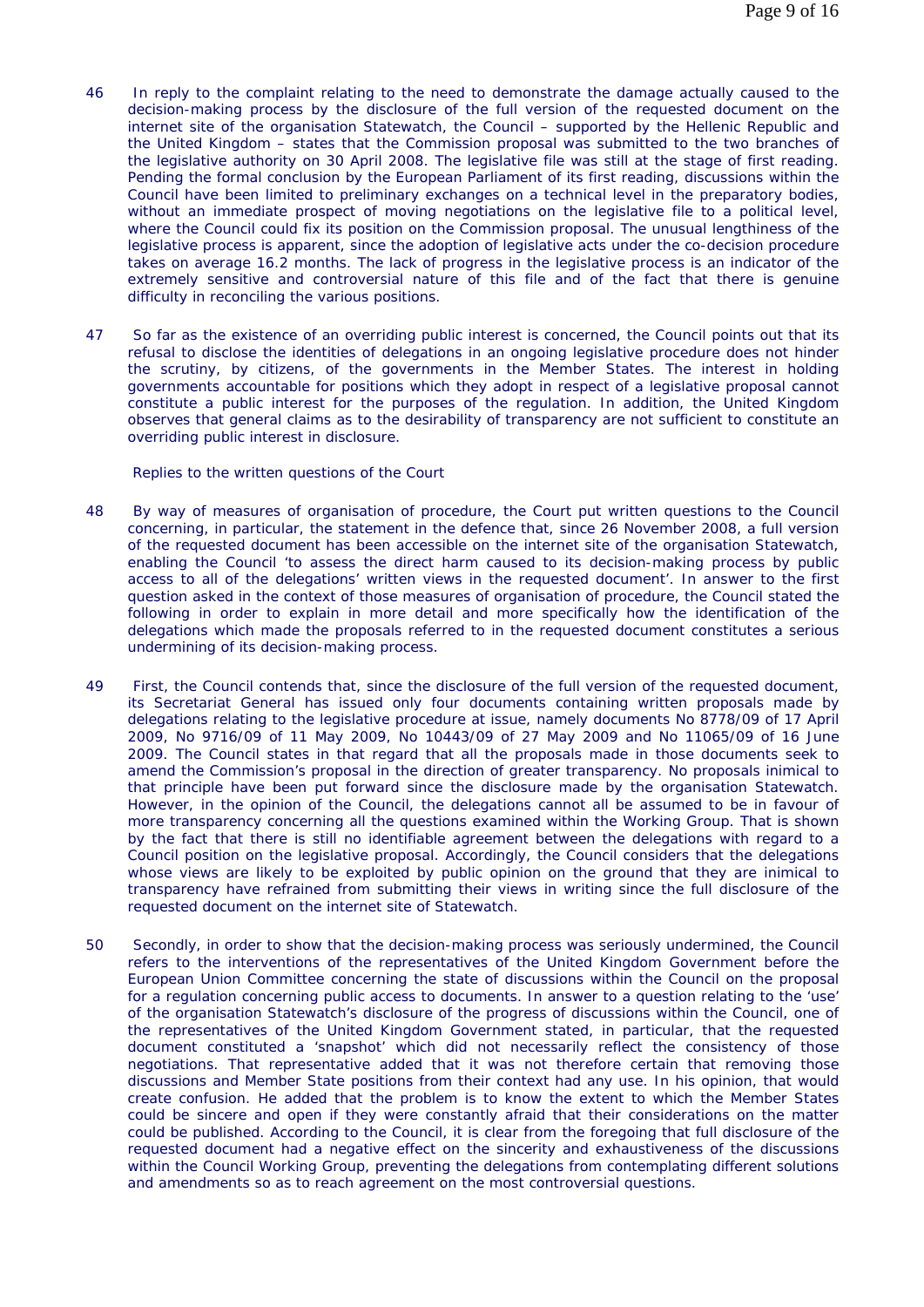- 51 Thirdly, the Council asserts that the level of detail in the Secretariat General's reports on the state of the discussions concerning the legislative file within the Council Working Group evolved over time. Although its first report of 26 January 2009, in document No 5671/09, mentioned the names of the delegations which made observations and suggestions concerning the Commission's proposal, the last report dated 22 July 2009 in document 10859/1//09 REV 1 no longer states which delegations made oral observations and suggestions at the meetings of the Group, but uses the expressions 'a certain number of delegations', 'other delegations', 'a large number of delegations', without identifying the delegations in question. In the light of the foregoing, the direct effect of the unauthorised full disclosure of the requested document on the exhaustiveness of the Council's preparatory documents in the context of the legislative file in question can be clearly measured. In view of the fact that the preparatory documents are, above all, working tools for the Council which allow it to measure the progress of work concerning a given decision-making process and, consequently, to facilitate the continuation of the work on the file, it is extremely important that they be as complete as possible. If, as the present case shows, the Council had to take into consideration the risk of non-authorised disclosure, that would without any doubt influence the way in which the preparatory documents are drafted, and sensitive information – such as that referred to above – would no longer be included in them. The preparatory documents could therefore no longer fulfil their main purpose.
- 52 In response to the second question asked in the context of the measures of organisation of procedure, by which the Court asked the Council to state which were the particularly sensitive questions dealt with in the Member States' proposals set out in the requested document and how those questions could be distinguished from questions likely to be raised in the context of a normal legislative process where different possibilities can be envisaged at the preliminary stage of the discussions, the Council contended that the sensitive nature of the requested document lies in its status and content.
- 53 Regarding the status of the requested document, the Council notes that, until the date of adoption of the contested decision, the written contributions included in the requested document had not been the subject of detailed discussions within the Council Working Group. Given also that the proposals in the requested document seek to bolster the exceptions provided for in Regulation No 1049/2001, it is reasonable to expect that the external pressure exercised by activist groups in the area of transparency would be particularly detrimental to the ability of delegations to present and defend their preliminary views freely, and that it would consequently be harmful to the candour of debate within the Council.
- 54 Regarding the content of the requested document, the Council maintains that that document includes proposals designed to strengthen the protection of legal advice, infringement proceedings and personal data by providing for an exclusion from the scope of the proposed regulation and by bolstering the exceptions laid down in the current regulation. In the Council's opinion, those proposals are particularly controversial, not only because they risk being subject to criticism for limiting the principle of the widest possible access to documents, but also because they are likely to be regarded as curtailing the broad interpretation that the Courts of the European Union have given to the principle of transparency. Those proposals would therefore be exceptionally difficult to defend in the face of public opinion, especially if taken out of their specific legislative context.

## Findings of the Court

- 55 In view of the objectives pursued by Regulation No 1049/2001 and especially the fact, noted in recital 2 in the preamble thereto, that the public right of access to the documents of the institutions is connected with the democratic nature of those institutions and the fact that, as stated in recital 4 and in Article 1, the purpose of the regulation is to give the public the widest possible right of access, the exceptions to that right set out in Article 4 of the regulation must be interpreted and applied strictly (Case C-64/05 P *Sweden* v *Commission* [2007] ECR I-11389, paragraph 66).
- 56 Giving the public the widest possible right of access entails, therefore, that the public must have a right to full disclosure of the requested documents, the only means of limiting that right being the strict application of the exceptions provided for in Regulation No 1049/2001. If only one part of a requested document is covered by an exception, the other parts of the document are to be disclosed. In those circumstances, openness makes it possible for citizens to participate more closely in the decision-making process and for the administration to enjoy greater legitimacy and to be more effective and more accountable to the citizen in a democratic system.
- 57 As the Court has held, those considerations are clearly of particular relevance where the Council is acting in its legislative capacity, a fact reflected in recital 6 to Regulation No 1049/2001, which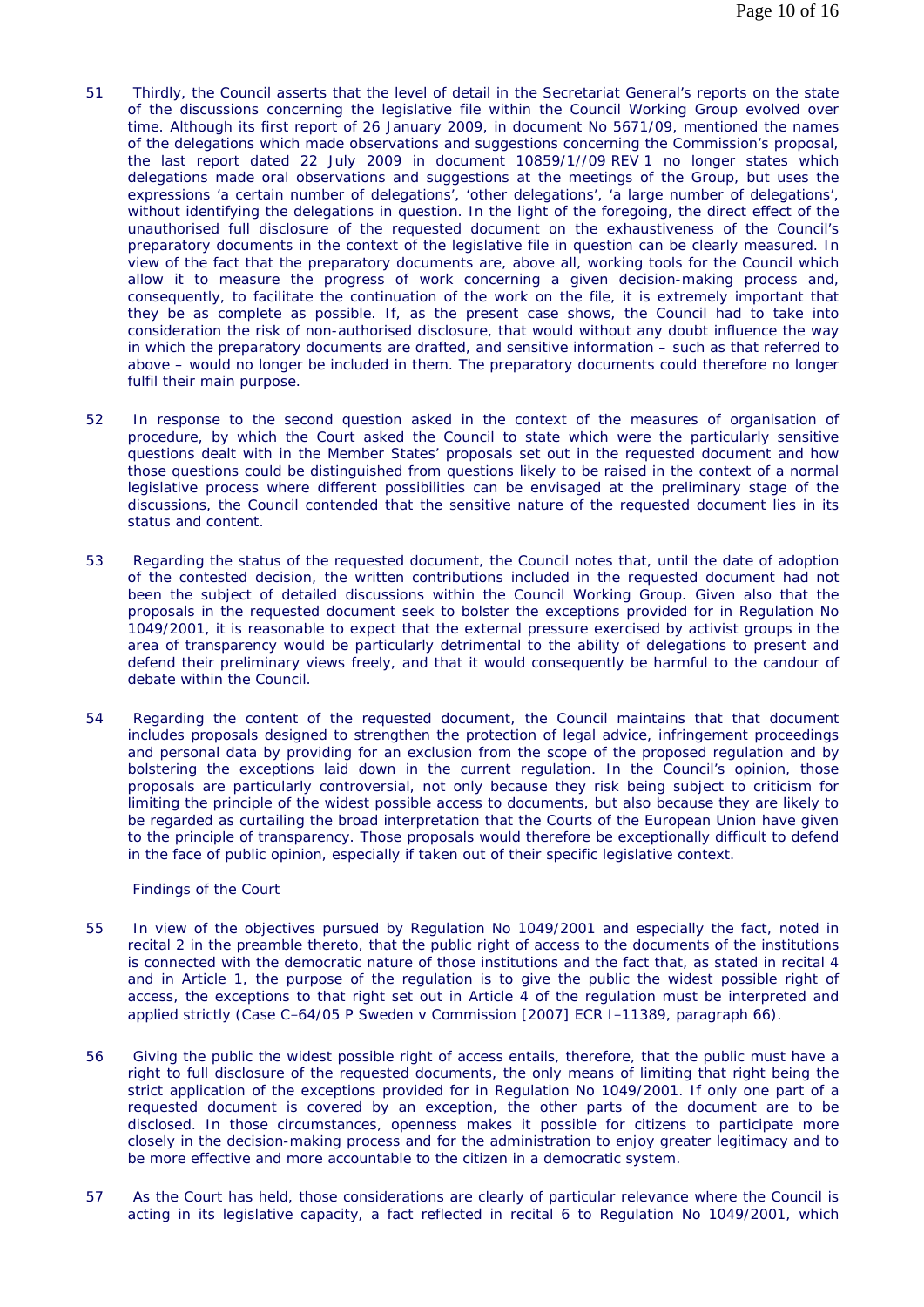- states that wider access must be granted to documents in precisely such cases. Openness in that respect contributes to strengthening democracy by enabling citizens to scrutinise all the information which has formed the basis for a legislative act. The possibility for citizens to find out the considerations underpinning legislative action is a precondition for the effective exercise of their democratic rights (Case C-39/05 P *Sweden and Turco* v *Council* [2008] ECR I-4723, paragraph 46).
- 58 It should also be noted that, under the second subparagraph of Article 207(3) EC, the Council is required to define the cases in which it is to be regarded as acting in its legislative capacity, with a view to allowing greater access to documents in such cases (*Sweden and Turco* v *Council*, paragraph 57 above, paragraph 47).
- 59 Moreover, the mere fact that a document concerns an interest protected by an exception is not sufficient to justify application of that exception (Case T-2/03 *Verein für Konsumenteninformation* v *Commission* [2005] ECR II-1121, paragraph 69). Such application may, as a rule, be justified only if the institution has previously assessed whether access to the document could specifically and effectively undermine the protected interest. In addition, the risk of a protected interest being undermined must, in order to be capable of being relied on, be reasonably foreseeable and not purely hypothetical (*Sweden and Turco* v *Council*, paragraph 57 above, paragraph 43, and judgment of 11 March 2009 in Case T-166/05 *Borax Europe* v *Commission*, not published in the ECR, paragraph 50).
- 60 In the present case, it is for the Council to weigh the specific interest which must be protected through non-disclosure of part of the requested document – that is to say, the identity of those who put forward the proposals – against the general interest in the entire document being made accessible, given the advantages of a more open legislative procedure. It is common ground that the requested document was drawn up in the context of the Council's legislative activity. The first paragraph of Article 7 of the Rules of Procedure states that 'the Council acts in its legislative capacity within the meaning of the second subparagraph of Article 207(3) … EC … when it adopts rules which are legally binding in or for the Member States, by means of regulations, directives, framework decisions or decisions, on the basis of the relevant provisions of the Treaties, with the exception of discussions leading to the adoption of internal measures, administrative or budgetary acts, acts concerning interinstitutional or international relations or non-binding acts (such as conclusions, recommendations or resolutions)'.
- 61 Examination of the document sent by the Council in annex to its initial reply enables it to be seen that the requested document reproduces in detail the content of the proposals, made in the Council 'Information' Working Group by four delegations representing the Member States, for the amendment or re-drafting of the provisions in the proposal for a regulation relating to public access to documents of the European Parliament, the Council and the Commission. The requested document also sets out in detail the reasons invoked by the representatives of the Member States in support of their proposals. At that stage of the legislative procedure, which is still ongoing, the only information to which access was refused by the Council is the information which makes it possible to identify the four Member States which had put forward proposals for amendment or re-drafting. The Council notes that, in accordance with the practice which it has established, that information is not in principle accessible to the public until after the adoption of the regulation which is the subject of the Commission proposal (see paragraph 43 above).
- 62 It follows from the contested decision that the exception relied upon in order to refuse access to the information relating to the identity of those who had made the proposals is that provided for in the first subparagraph of Article 4(3) of Regulation No 1049/2001, under which access to a document drawn up by an institution for internal use or received by an institution, which relates to a matter where the decision has not been taken by the institution, is to be refused if disclosure of the document would seriously undermine the institution's decision-making process, unless there is an overriding public interest in disclosure.
- 63 In the contested decision, the Council invokes a number of reasons to justify recourse to that exception (see paragraph 10 above). The main reason given is predicated on the claim that disclosure of the information at issue would reduce the delegations' room for manœuvre to find a compromise, which would have the consequence of undermining the Council's ability to reach an agreement. In order to substantiate that claim, the Council relies on two specific points. The first relates to the preliminary nature of the discussions under way in the Council, while the second relates to the sensitive and tricky nature of the proposals made by the representatives of the Member States. The Council asserts also that disclosure of the information at issue would, as a foreseeable effect, cause written communication to be abandoned in favour of oral communication,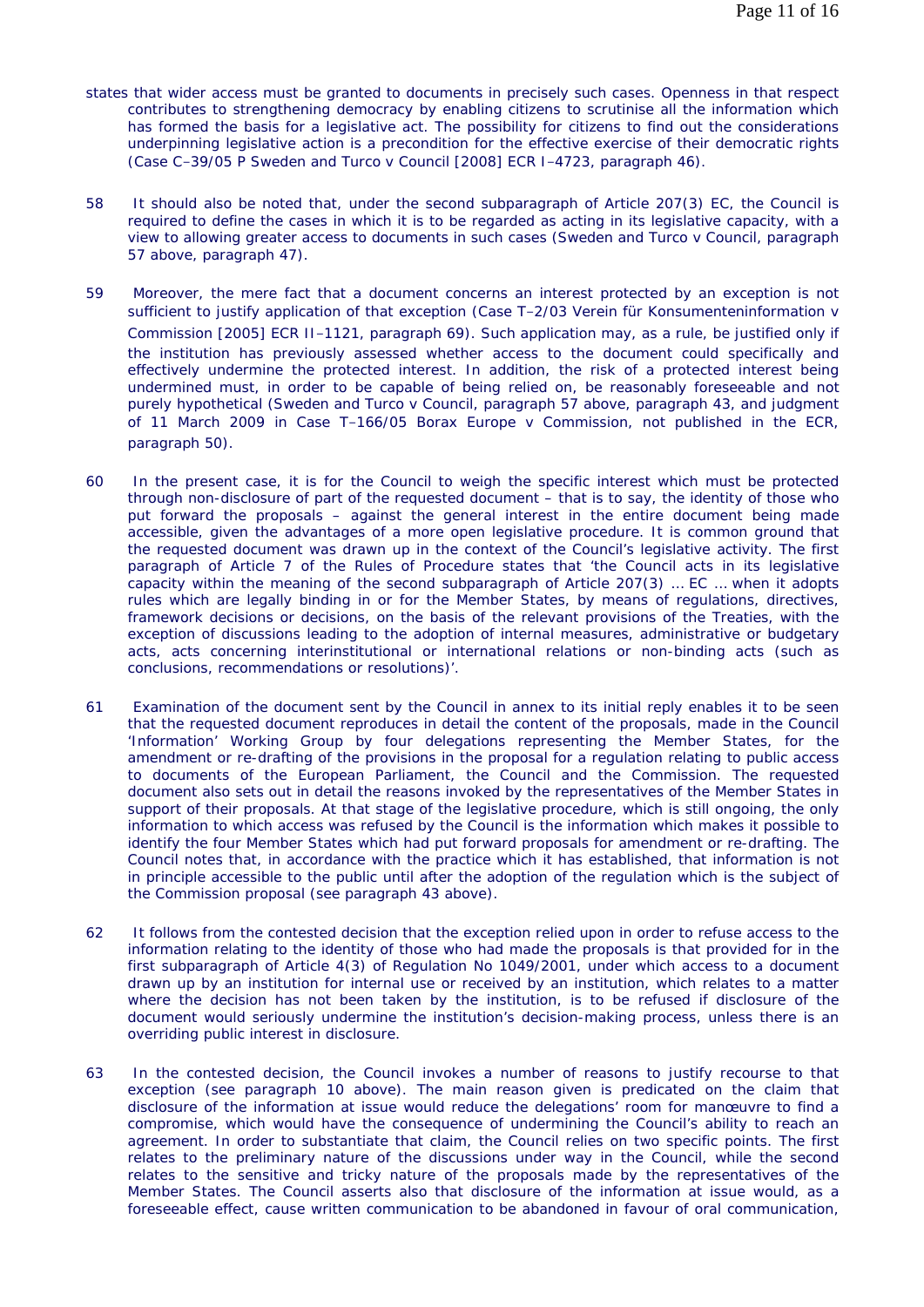which would be detrimental to the overall transparency of the decision-making process.

- 64 Moreover, as the Council argues in the defence and in reply to the Court's questions on that point, disclosure of the full version of the requested document on the internet site of the organisation Statewatch, which took place on the date of adoption of that document – 26 November 2008 – is a factor to take into consideration to illustrate and determine the actual effects that disclosure of information relating to the identity of those who have made proposals can have on the decisionmaking process in question.
- 65 Accordingly, it is not the disclosure of the content of the various proposals made by the delegations of the Member States in the course of a legislative procedure which would seriously undermine the decision-making process, but only the disclosure of information relating to the identity of those who made the proposals. The serious undermining of the decision-making process, which is alleged by the Council and which may come to light following the chance disclosure of information relating to the identity of those who made the proposals, would exist only for as long as the legislative measure at issue is under discussion. The present case therefore raises the question whether, for the reasons invoked by the Council, the disclosure, at a time when the Council has not yet taken a decision, of information relating to the identity of those who made the proposals described in the requested document would seriously undermine the Council's decision-making process.
- 66 However, it must be held that, in the present case, the Council has not established to the requisite legal and factual standard that disclosure of information relating to the identity of those who made the proposals described in the requested document would seriously undermine the ongoing legislative process relating to the proposal for amending Regulation No 1049/2001.
- 67 As regards the arguments put forward by the Council in support of its contention alleging that the ongoing legislative process has been seriously undermined because the delegations' room for manœuvre would thereby be reduced, it should be noted that those arguments do not establish that there is a sufficiently serious and reasonably foreseeable risk justifying the application of the exception provided for in the first subparagraph of Article 4(3) of Regulation No 1049/2001.
- 68 In general, the Council contends that the identification, at a time when it has not yet taken a decision, of the delegations which put forward proposals for amendment or re-drafting would cause the positions of those delegations to become entrenched, since they would lose some of their ability to modify their positions in the course of discussions and to justify before their public a solution which may differ from their initial position (see paragraph 43 above). In its answer to the first question put by the Court, the Council even alleges that, as a consequence of the disclosure by the organisation Statewatch of the names of the delegations which made the proposals in the requested document, those delegations, or others, which may wish to make proposals for restricting or reducing openness would no longer do so for fear of the pressure likely to be exerted on them by public opinion (see paragraph 49 above). In other words, the pressure which the public could exert would be such that it would no longer be possible for a delegation to the Council to submit a proposal tending towards the restriction of openness.
- 69 Those arguments are not sufficiently substantiated to justify, in themselves, the refusal to disclose the identity of those responsible for the various proposals, who must, in a system based on the principle of democratic legitimacy, be publicly accountable for their actions. In that regard, it should be noted that public access to the entire content of Council documents – including, in the present case, the identity of those who made the various proposals – constitutes the principle, above all in the context of a procedure in which the institutions act in a legislative capacity, and the exceptions must be interpreted and applied strictly (see paragraphs 55 to 57 above). If citizens are to be able to exercise their democratic rights, they must be in a position to follow in detail the decision-making process within the institutions taking part in the legislative procedures and to have access to all relevant information. The identification of the Member State delegations which submit proposals at the stage of the initial discussions does not appear liable to prevent those delegations from being able to take those discussions into consideration so as to present new proposals if their initial proposals no longer reflect their positions. By its nature, a proposal is designed to be discussed, whether it be anonymous or not, not to remain unchanged following that discussion if the identity of its author is known. Public opinion is perfectly capable of understanding that the author of a proposal is likely to amend its content subsequently.
- 70 The arguments raised in that regard by the Council are too abstract. They are based on the undemonstrated premiss that public opinion would be hostile to any limitation of the principle of transparency. However, the rules relating to transparency have always been based on the definition of a principle – that of public access to the documents of the European Parliament, the Council and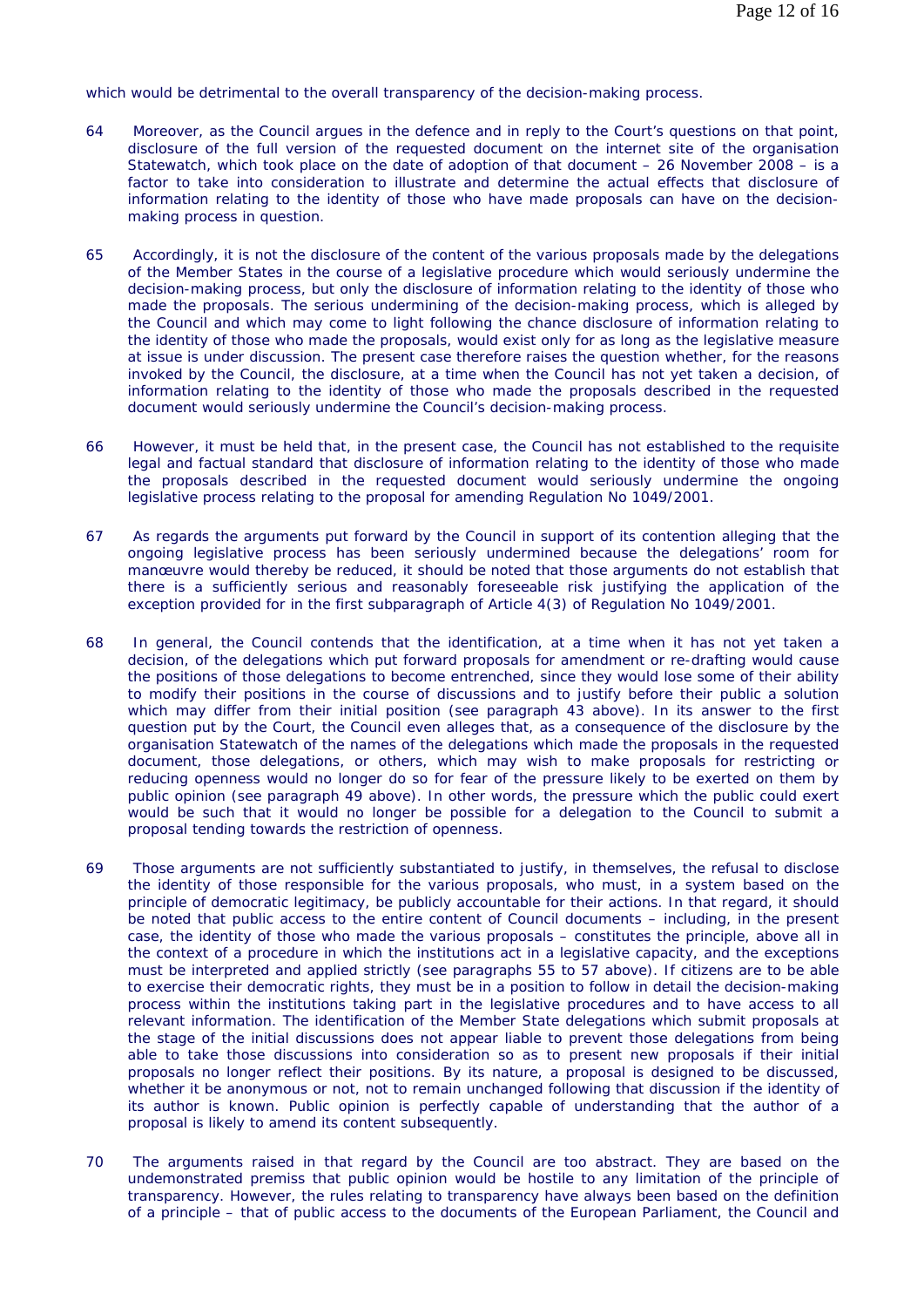- the Commission qualified by numerous exceptions, which may vary in scope and importance. Accordingly, the institutions, the Member States and public opinion necessarily take into consideration the two elements in the balance – the principle and the exceptions – when they have to take a view on matters relating to transparency. While it is possible to consider that a Member State delegation to the Council or a section of public opinion might be rather in favour of transparency, it is also possible to consider that another delegation or another section of public opinion might be rather in favour of bolstering the exceptions to that principle.
- 71 In that context, it should be noted that the Council does not set out any reasons enabling it to be understood why it would be necessary to protect the identity of delegations which wish to make proposals tending to limit the principle of transparency on the pretext that a section of public opinion might be against this.
- 72 More specifically, an examination of the various documents concerning the ongoing legislative procedure which are accessible to the public reveals that a number of proposals were submitted by various Member State delegations following the unauthorised disclosure by the organisation Statewatch of information relating to the identity of those who had made the proposals at issue. For example, it emerges from the public version of document No 9716/09 of 11 May 2009, cited by the Council (see paragraph 49 above), that an unidentified delegation presented a proposal seeking to extend the exception to the principle of transparency relating to court proceedings so that it would cover arbitration and dispute settlement proceedings. That proposal is more restrictive, therefore, than the text proposed by the Commission.
- 73 Furthermore, as regards the conclusions likely to be drawn from the discussion between the representatives of the United Kingdom Government and the European Union Committee on 18 March 2009, it must be held that the content of that discussion does not substantiate the Council's contention that the unauthorised disclosure by the organisation Statewatch of information relating to the identity of those who made the proposals at issue made it possible to point to a negative effect on the sincerity and exhaustiveness of the discussions within the Council Working Group, preventing the delegations from reaching agreement (see paragraph 50 above). The remarks made by the United Kingdom representative, to the effect, in essence, that it was not certain that removing those discussions and positions from their context had any use and that it would even risk causing confusion, are not evidence of such an adverse effect on the decision-making process.
- 74 Moreover, the opinion presented in an abstract and generic way by the representative of the United Kingdom Government cannot suffice to establish that the legislative process in question was seriously undermined, particularly in the light of the importance for European Union citizens of the questions debated and the lack of any other evidence in the file showing the reactions of Member State delegations, the media and the public to the unauthorised disclosure of information relating to the identity of those who had made the proposals at issue. Thus, there is nothing in the file to support a finding that there was a reaction which went beyond what could reasonably be expected from the public by any member of a legislative body who proposes an amendment to draft legislation.
- 75 As for the argument that it is necessary to take into consideration the preliminary nature of the ongoing discussions so as to assess the seriousness of the risk associated with the reduction of the delegations' room for manœuvre (see paragraph 44 above), it cannot actually be denied that the proposals in question were made at the beginning of a legislative process which is still ongoing. The Commission's proposal for a regulation is dated 30 April 2008 and the proposals for amendment or re-drafting were communicated at the meeting of the Council Working Group on 25 November 2008. The discussions relating to those proposals are not closed and, in any event, the Council has not adopted a decision on the issues covered.
- 76 Nevertheless, the preliminary nature of the discussions relating to the Commission's proposal for a regulation does not, in itself, justify the application of the exception provided for in the first subparagraph of Article 4(3) of Regulation No 1049/2001. That provision does not make a distinction according to the state of progress of the discussions. That provision envisages in general the documents relating to a question where a 'decision has not been taken' by the institution concerned, by contrast with the second subparagraph of Article 4(3), which envisages the situation where a decision has been taken by the institution concerned. In the present case, the preliminary nature of the ongoing discussions and the fact that no agreement or compromise has yet been reached in the Council concerning those proposals do not therefore establish that the decisionmaking process has been seriously undermined.
- 77 As regards the argument that it is necessary to take into consideration the particularly sensitive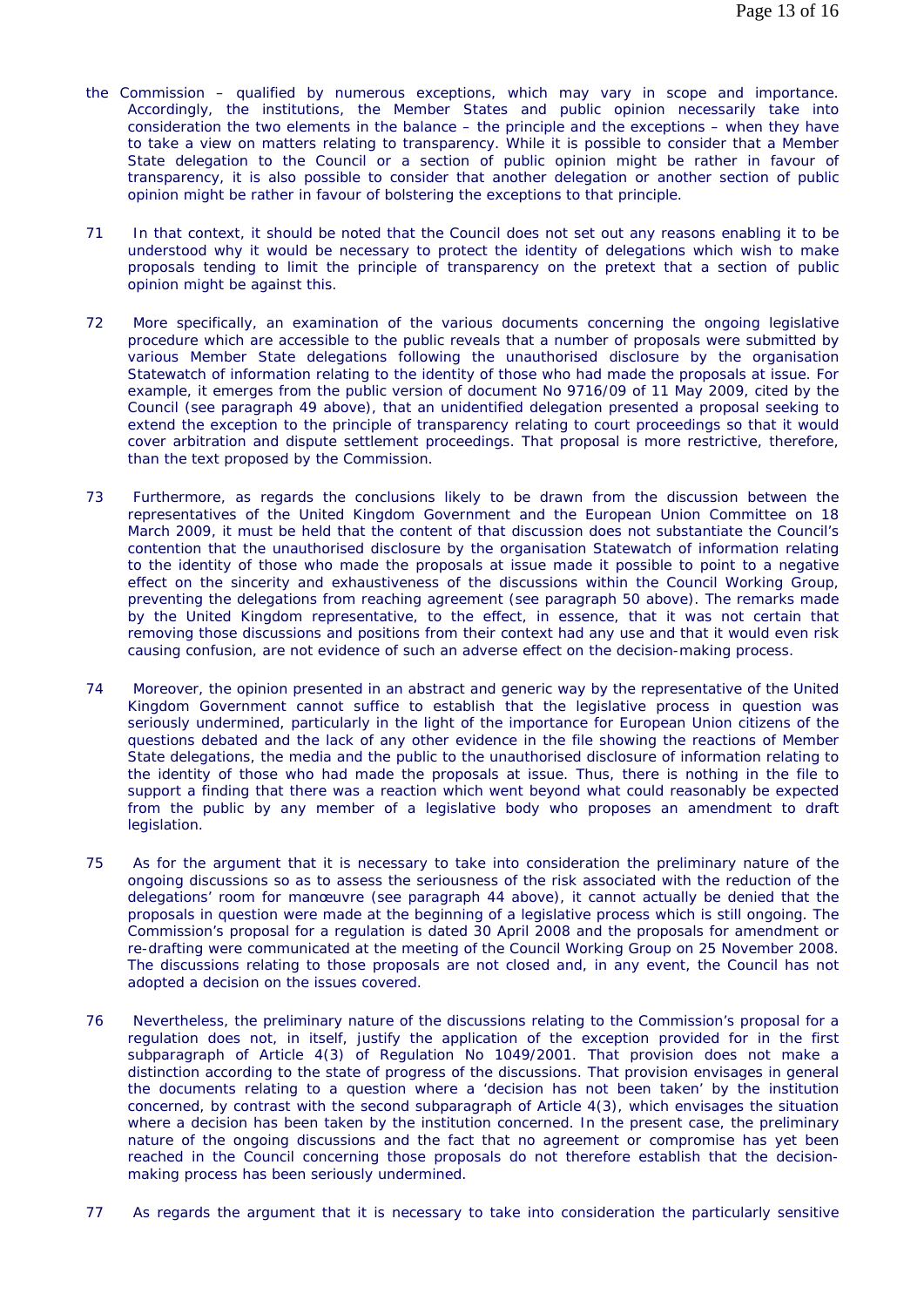- nature of the proposals made by the Member State delegations in the present case (see paragraph 44 above), it should be noted that the various proposals for amendment or re-drafting made by the four Member State delegations which are described in the requested document are part of the normal legislative process, which naturally concerns the citizens who will be affected by that process, all the more so since at issue here is a legislative proposal relating to the rights of citizens to participate in that process. At the stage when those delegations express their views, they attempt merely to assert their preferences or their ideas on a given specific issue, such as the need to protect legal advice or the documents sent to the Court of Justice.
- 78 Contrary to the assertions which the Council makes, but without providing examples capable of substantiating the existence of a hostile media reception of the proposals at issue or of sharp criticism on the part of the public to which the Council refers, those questions are not 'particularly sensitive' to the point that a fundamental interest of the European Union or of the Member States would be jeopardised if the identity of those who made the proposals were to be disclosed. In that regard, it should be borne in mind that it is not the content of the proposals made by the Member State delegations which is at issue here, but solely the identification of those delegations at that stage of the legislative procedure. Furthermore, it is in the nature of democratic debate that a proposal for amendment of a draft regulation, of general scope, binding in all of its elements and directly applicable in all the Member States, can be subject to both positive and negative comments on the part of the public and media. Lastly, Article 9 of Regulation No 1049/2001 provides for a specific procedure where the document to which access is requested is likely to be defined as a 'sensitive document' and the Council has not invoked that procedure in the present case. Accordingly, the purportedly sensitive nature of the proposals submitted by the Member States and described in the requested document is not such as to justify in the present case the application of the first subparagraph of Article 4(3) of Regulation No 1049/2001.
- 79 As regards the assertion made by the Council that its delay in expressing a view on the Commission's proposal for a regulation is linked to the difficulties brought about by the disclosure of the information relating to the identity of those who had made the proposals, it should be noted that there are numerous other political and legal explanations which could account for the length of that legislative process, such as the definition of the prerogatives of the European Parliament and the Council in relation to the co-decision procedure, following the entry into force of the Lisbon Treaty, the results of the European Parliament elections and the taking up of its duties by the new Commission.
- 80 It must therefore be concluded that the risk of compromising the room for manœuvre of the Member State representatives, as alleged by the Council in the context of the ongoing legislative procedure, is not such as seriously to undermine the Council's decision-making process for the purposes of the exception provided for in the first subparagraph of Article 4(3) of Regulation No 1049/2001 (see paragraph 59 above). Actual proof of such an adverse effect has not been adduced in the contested decision; nor does it emerge from the evidence in the file.
- 81 With regard to the arguments that disclosure of the identity of those who made the proposals would have the foreseeable effect of written communication being abandoned in favour of oral communication (see paragraph 45 above), it should be noted that the method used by the Member State representatives to present their proposals for amendments or for revision of the proposal for a regulation does not really have an effect on the Council's practice of describing the content of those proposals so as to allow discussion. With regard to the legislative procedure in question, the Secretariat General considered it appropriate to draw up a document reproducing the various proposals suggested by the Member States so as to enable the Council Working Group to express its views on those proposals. For example, an examination of document 10859/1/09 REV 1, relied upon by the Council in order to show what it considers to be the development of its practice, reveals that the Council Secretariat General relies on both written and oral proposals made by the various Member State delegations in the documents it submits in order to review the development of discussions. In the present case, the risk that written proposals would be abandoned in favour of oral proposals is therefore not such as seriously to undermine the Council's decision-making process for the purposes of the exception provided for in the first subparagraph of Article 4(3) of Regulation No 1049/2001.
- 82 Lastly, as regards the Council's assertion that the practice of its Secretariat General changed between 26 January 2009, the date on which document No 5671/09 still showed the name of the delegations which made observations and suggestions about the Commission's proposal, and 22 July 2009, the date on which Document 10859/1/09 REV 1 no longer specified which delegations had made observations and suggestions about the Commission's proposal but used expressions such as 'a certain number of delegations', 'other delegations', 'a large number of delegations', without